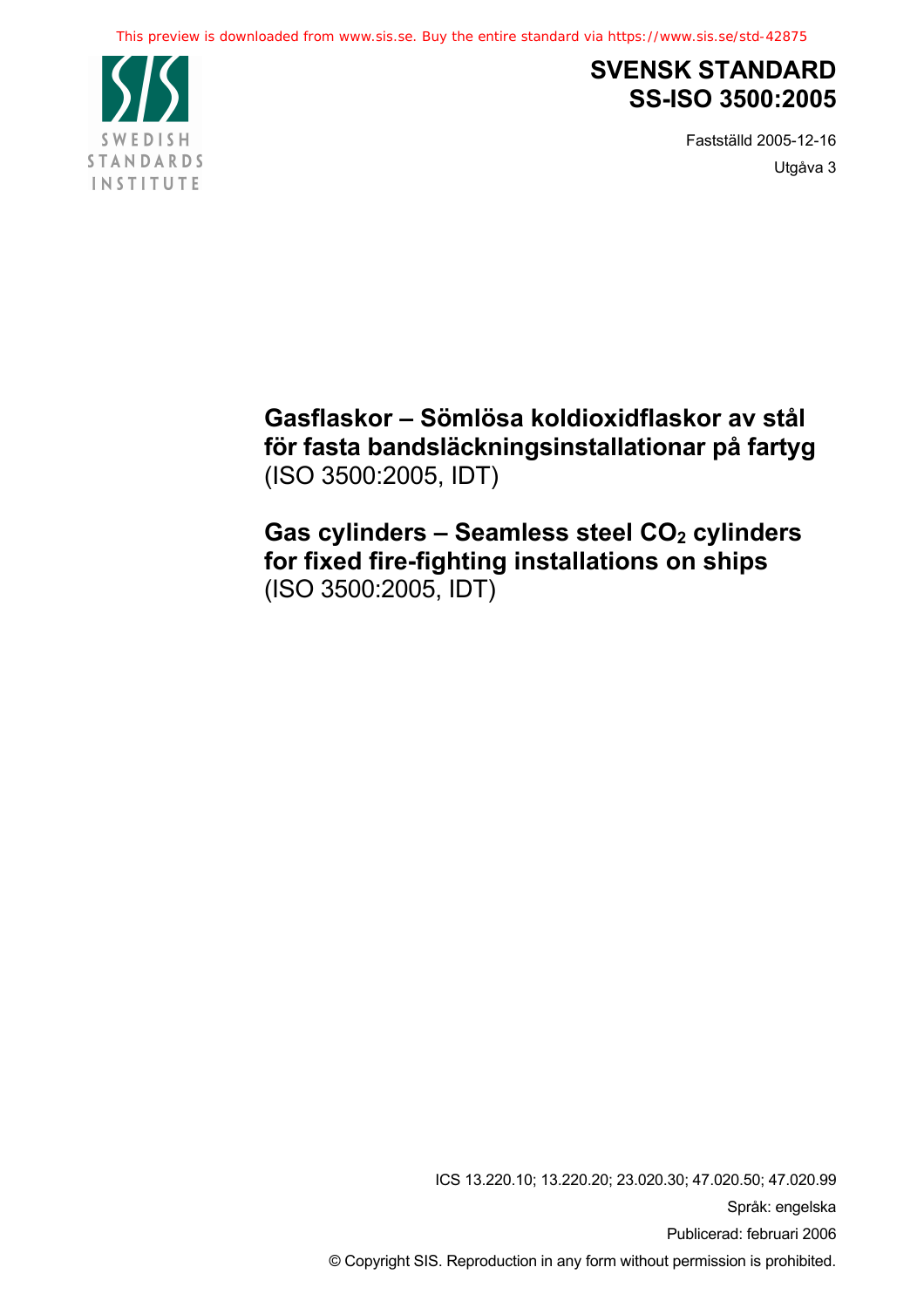Den internationella standarden ISO 3500:2005 gäller som svensk standard. Detta dokument innehåller den officiella engelska versionen av ISO 3500:2005.

Denna standard erätter SS-ISO 3500, utgåva 2.

The International Standard ISO 3500:2005 has the status of a Swedish Standard. This document contains the official English version of ISO 3500:2005.

This standard supersedes the Swedish Standard SS-ISO 3500, edition 2.

Upplysningar om **sakinnehållet** i standarden lämnas av SIS, Swedish Standards Institute, telefon 08 - 555 520 00.

Standarder kan beställas hos SIS Förlag AB som även lämnar **allmänna upplysningar** om svensk och utländsk standard. *Postadress*: SIS Förlag AB, 118 80 STOCKHOLM *Telefon*: 08 - 555 523 10. *Telefax*: 08 - 555 523 11 *E-post*: sis.sales@sis.se. *Internet*: www.sis.se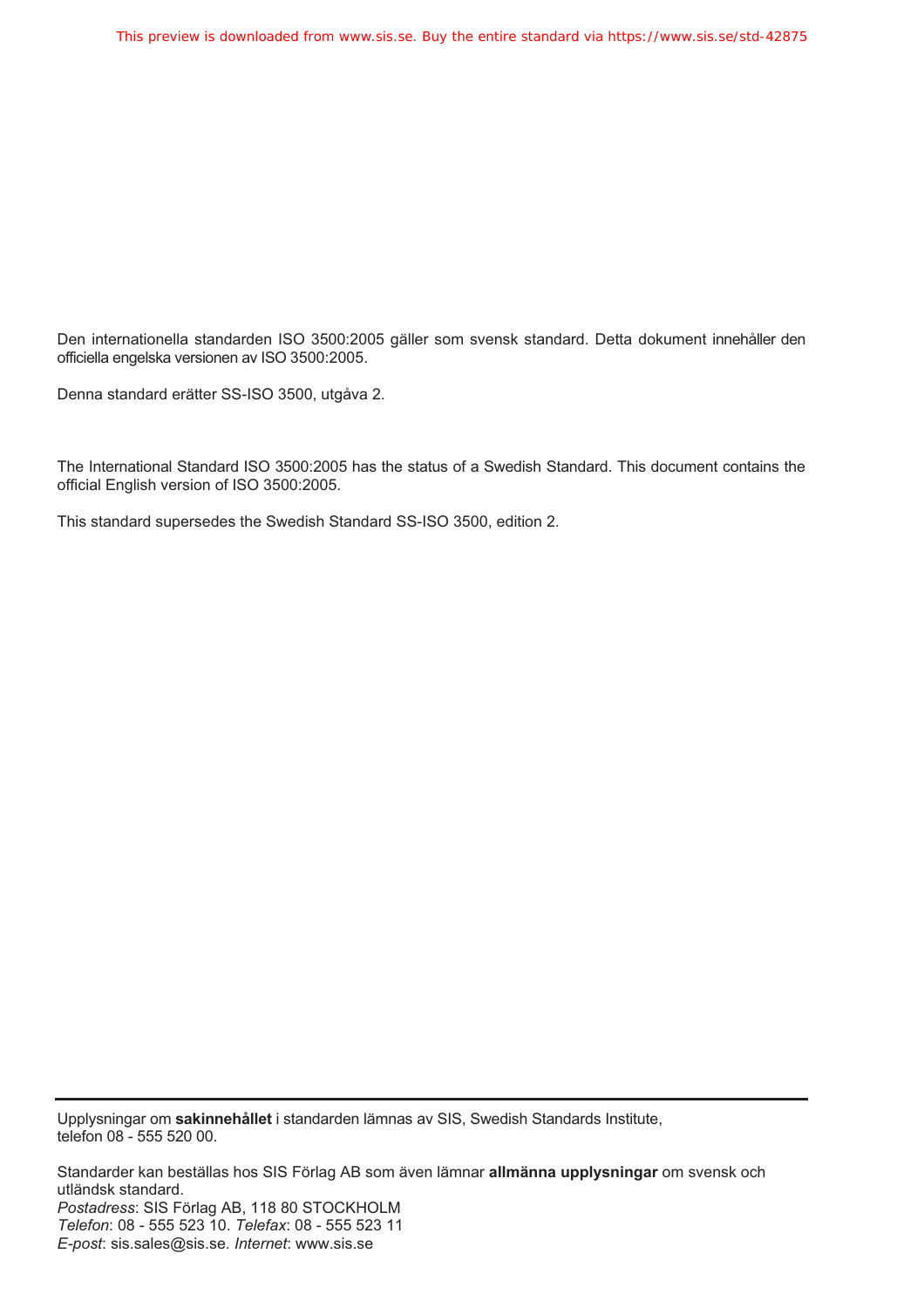# **Foreword**

ISO (the International Organization for Standardization) is a worldwide federation of national standards bodies (ISO member bodies). The work of preparing International Standards is normally carried out through ISO technical committees. Each member body interested in a subject for which a technical committee has been established has the right to be represented on that committee. International organizations, governmental and non-governmental, in liaison with ISO, also take part in the work. ISO collaborates closely with the International Electrotechnical Commission (IEC) on all matters of electrotechnical standardization.

International Standards are drafted in accordance with the rules given in the ISO/IEC Directives, Part 2.

The main task of technical committees is to prepare International Standards. Draft International Standards adopted by the technical committees are circulated to the member bodies for voting. Publication as an International Standard requires approval by at least 75 % of the member bodies casting a vote.

Attention is drawn to the possibility that some of the elements of this document may be the subject of patent rights. ISO shall not be held responsible for identifying any or all such patent rights.

ISO 3500 was prepared by Technical Committee ISO/TC 58, *Gas cylinders*, Subcommittee SC 3, *Cylinder design*.

This third edition cancels and replaces the second edition (ISO 3500:1990), which has been technically revised.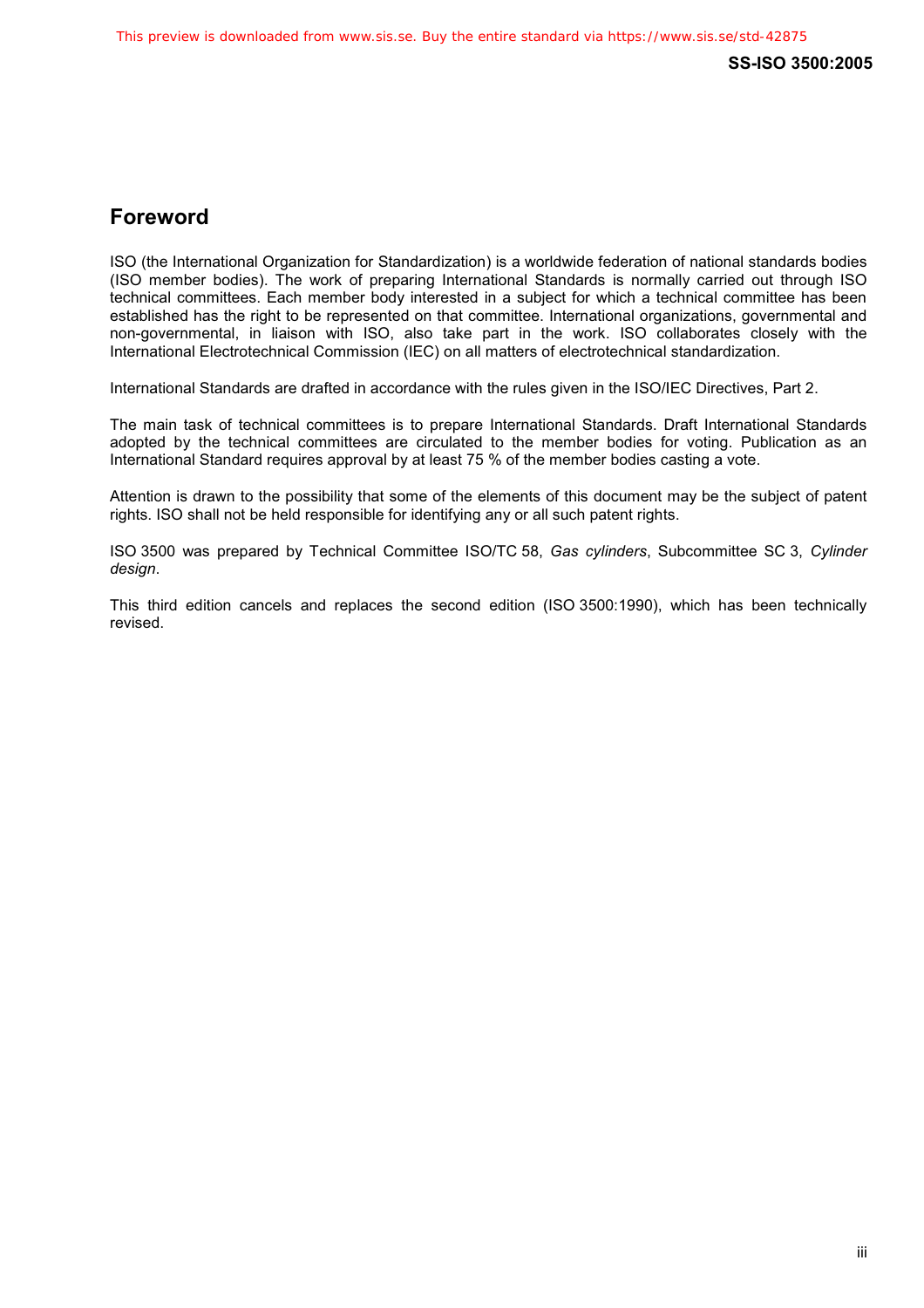This preview is downloaded from www.sis.se. Buy the entire standard via https://www.sis.se/std-42875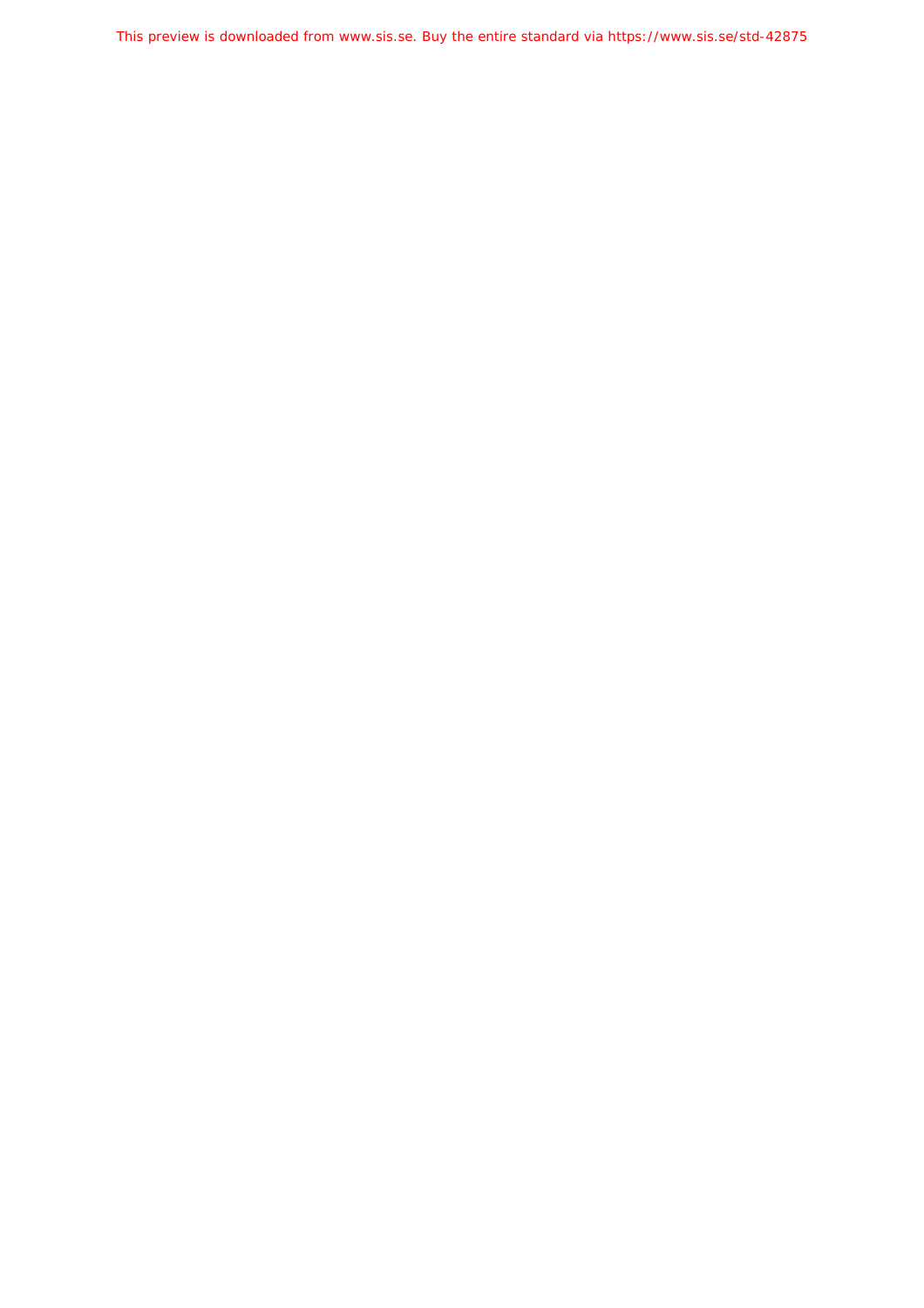# Gas cylinders - Seamless steel CO<sub>2</sub> cylinders for fixed **fire-fighting installations on ships**

# **1 Scope**

This International Standard specifies the principal external dimensions, accessories, filling ratio, and marking for seamless steel  $CO<sub>2</sub>$  cylinders used in fixed fire-fighting installations on cargo ships, passenger ships, salvage vessels, heavy lift vessels, tug barge combinations and off shore drilling and production platforms, any of which can be serviced in port or in drydock, in order to facilitate the interchangeability of such cylinders.

# **2 Normative references**

The following referenced documents are indispensable for the application of this document. For dated references, only the edition cited applies. For undated references, the latest edition of the referenced document (including any amendments) applies.

ISO 9809-1:1999, *Gas cylinders — Refillable seamless steel gas cylinders — Design, construction and testing — Part 1: Quenched and tempered steel cylinders with tensile strength less than 1 100 MPa*

ISO 9809-2:2000, *Gas cylinders — Refillable seamless steel gas cylinders — Design, construction and testing — Part 2: Quenched and tempered steel cylinders with tensile strength greater than or equal to 1 100 MPa*

ISO 9809-3:2000, *Gas cylinders — Refillable seamless steel gas cylinders — Design, construction and testing — Part 3: Normalized steel cylinders*

ISO 10920:1997, *Gas cylinders — 25E taper thread for connection of valves to gas cylinders — Specification*

ISO 13769, *Gas cylinders — Stamp marking*

DIN 477-1, *Gas cylinder valves rated for test pressures up to 300 bar; types, sizes and outlets* 

## **3 Terms and definitions**

For the purposes of this document, the following terms and definitions apply.

## **3.1**

**tare** 

combined mass, expressed in kilograms, of the empty cylinder (including the mass of any paint), neck collar, valve and siphon tube when presented for filling

#### **3.2**

#### **permissible filling ratio**

maximum permissible mass of carbon dioxide in kilograms per litre of cylinder water capacity